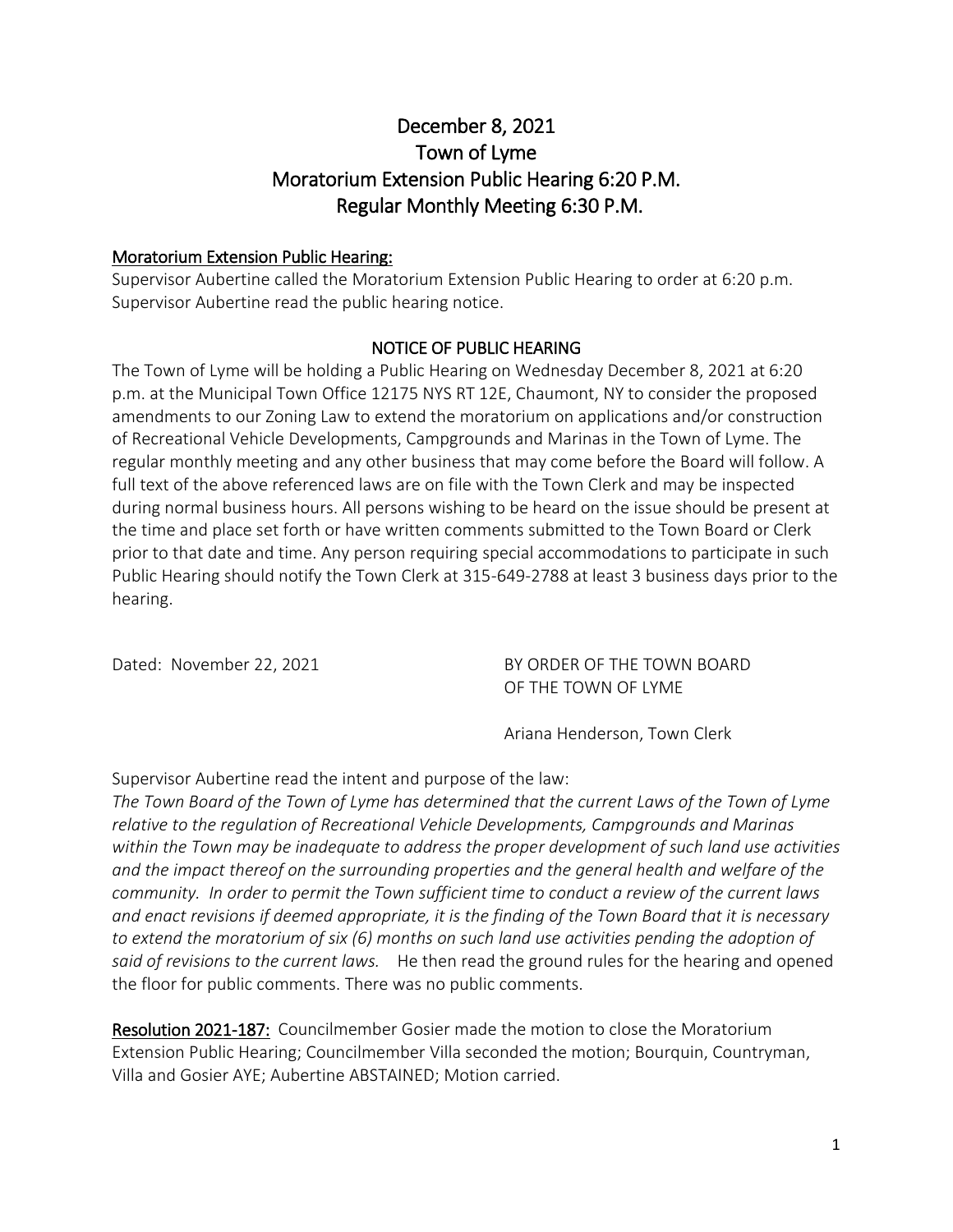### Call to Order:

Supervisor Aubertine called the regular monthly meeting to order at 6:30 p.m. opening the meeting with a prayer and the Pledge of Allegiance.

Those present included Supervisor Aubertine, Deputy Supervisor Bourquin, Councilmember Gosier, Councilmember Countryman, Councilmember Villa, Town Clerk Ariana Henderson, Highway Superintendent Patrick Weston, Legislator William Johnson, Jim Millington, David Bourquin, and Tina Fahringer.

Deputy Supervisor Bourquin presented Supervisor Aubertine with a plaque for his service of 14 years and thanked him for the time and dedication he has given the Town of Lyme. He also mentioned several accomplishments Supervisor Aubertine completed.

#### Privilege of the Floor

*Legislator William Johnson:* Mr. Johnson reported the County Legislators had their meeting last night with nothing exciting to report. He is on the redistricting committee for the County. The population census from 2010 to 2020 went up 210 people in the Town of Lyme. The total population of the County went up 422 people. Jefferson County is also now in a State of Emergency due to the rise of covid cases.

#### Supervisor's Report

Resolution 2021-188: Councilmember Gosier made the motion to approve the budget transfers recommended by the Town accountant; Councilmember Villa seconded the motion; Bourquin, Countryman, Villa and Gosier AYE; Aubertine ABSTAINED; Motion carried.

Resolution 2021-189: Councilmember Gosier made the motion to approve the November Supervisor's Monthly Financial report; Councilmember Countryman seconded the motion; Bourquin, Countryman, Villa and Gosier AYE; Aubertine ABSTAINED; Motion carried.

### Highway Superintendent's Report

Portable Radio Battery Update: Pat Weston researched a portable battery radio charger and didn't have luck finding one. He will continue to swap out radios when needed. There was another water main break on Old Town Springs Road District #5. They lost about 240,000 gallons of water. The highway department got it fixed in about 3 hours. They aren't sure what is causing the breaks. They contacted Gregor at Bernier and Carr to let him know they have had about four in four months.

### Clerk's Report

Monthly Receipts were as follow: Total Local Shares Remitted: \$4,115.04; Total State County & Local Revenues: \$4,170.54 Total Non – Local Revenues: \$55.50

These figures include the Village's payment for photo copies for the year.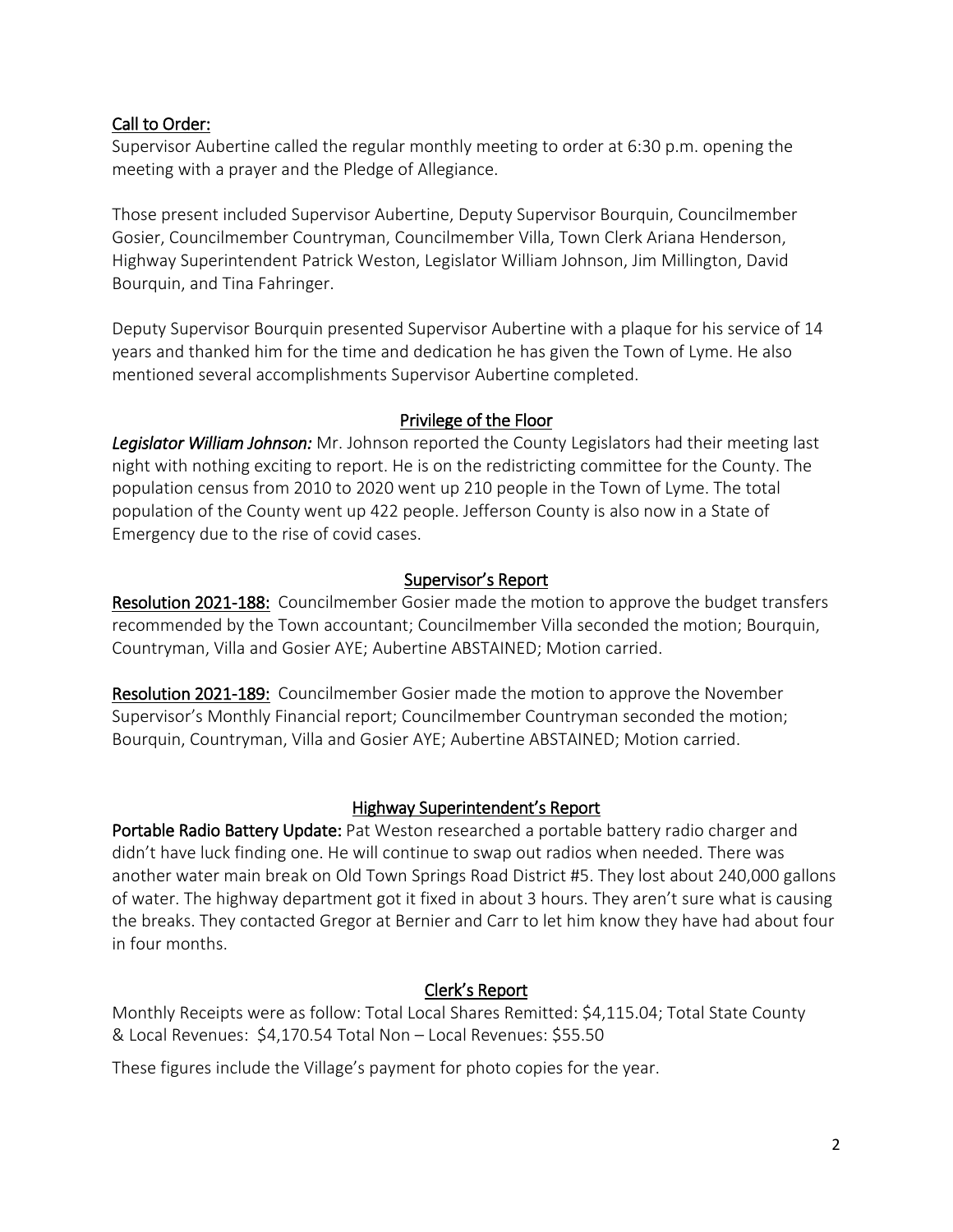### Audit of the Bills

Resolution 2021-190: Councilmember Villa made the motion to approve Abstract #23 in the amount of \$46,496.30; seconded by Councilmember Gosier; Bourquin, Countryman, Villa and Gosier AYE; Aubertine ABSTAINED; Motion carried.

Resolution 2021-191: Councilmember Villa made the motion to approve Abstract #24 in the amount of \$98,353.34; seconded by Councilmember Gosier; Bourquin, Countryman, Villa and Gosier AYE; Aubertine ABSTAINED; Motion carried.

#### Approval of the Minutes

Resolution 2021-192: Councilmember Villa made the motion to approve the November regular meeting minutes; seconded by Councilmember Gosier; Bourquin, Countryman, Villa and Gosier AYE; Aubertine ABSTAINED; Motion carried.

Resolution 2021-193: Councilmember Countryman made the motion to approve the November 4, 2021 budget hearing minutes; seconded by Councilmember Gosier; Bourquin, Countryman, Villa and Gosier AYE; Aubertine ABSTAINED; Motion carried.

Resolution 2021-194: Councilmember Countryman made the motion to approve the October 7, 2021 budget work session minutes; seconded by Councilmember Gosier; Bourquin, Countryman, Villa and Gosier AYE; Aubertine ABSTAINED; Motion carried.

#### Committee Reports

Assessor's Report: There was no report.

### Municipal Water Board Report:

There was no report.

### Planning Board:

There was no question on the minutes.

### Zoning Board of Appeals (ZBA):

There was no ZBA report.

#### Youth Commission:

Youth Commission was approved for the use of the Lyme Central School gym and two parents are allowed into the gym foe each player of the home team. Councilmember Countryman reported that there were a few glitches with the new camera system. Supervisor Aubertine stated that he couldn't find the schedule of games online to watch the fame. Councilmember Countryman was surprised the school website didn't have the game schedule and would look into this.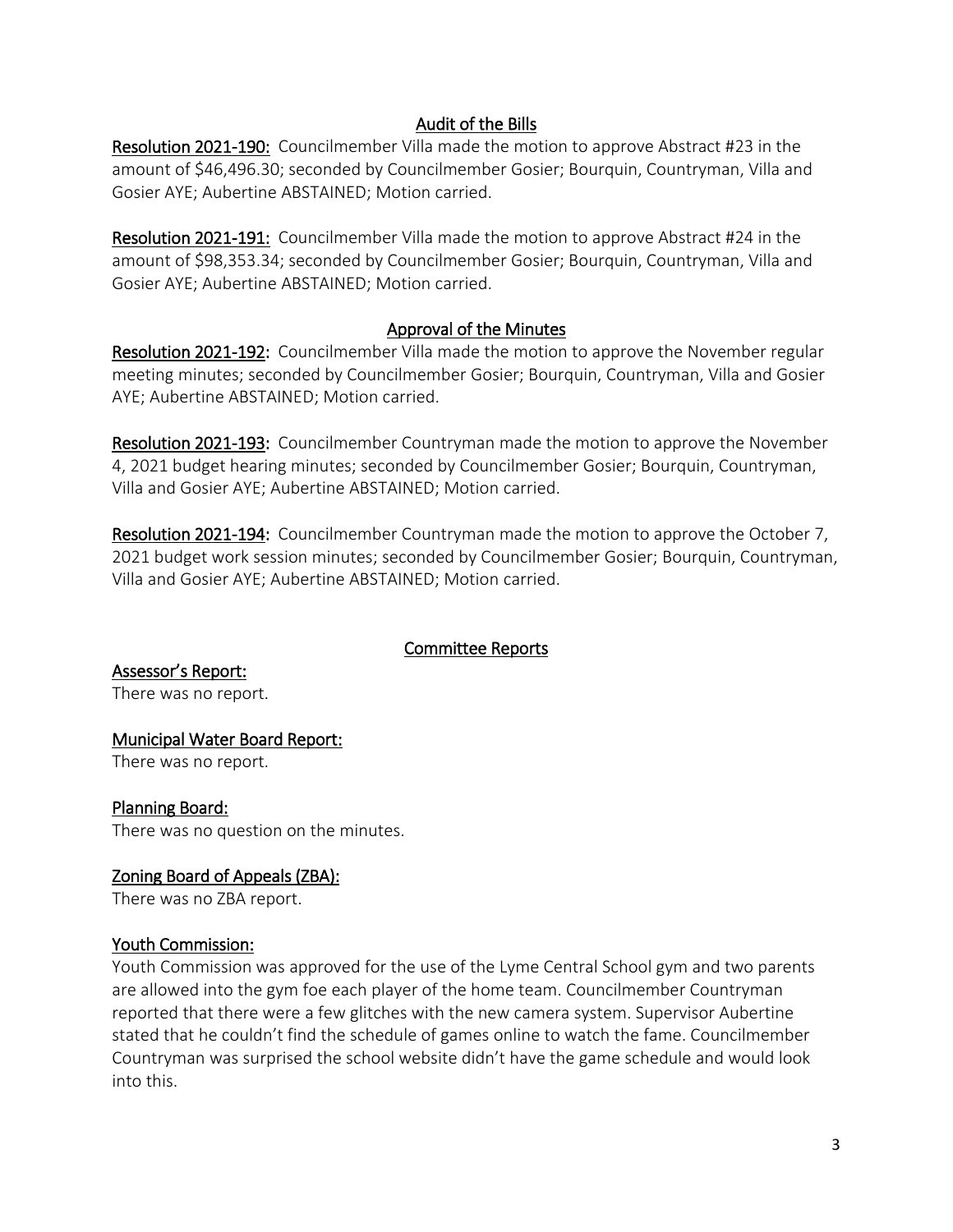### ZEO/CEO Report:

There was no questions on the ZEO/CEO report.

#### TMB Cemetery:

There was no report.

#### TMB Ambulance Committee:

Councilmember Countryman said he received a phone call from David McIntyre who was not happy with the Watertown Daily Times article on the Town of Cape Vincent budget. The article read that the Town of Lyme was contributing \$250,000.00 but the Town of Cape Vincent was only contributing \$150,000.00 to the Ambulance. Alex Gault will be doing a re-print of the article. Councilmember Countryman said that Dave McIntyre is having some difficulties with members in Cape Vincent but reassured Countryman that the Town of Lyme would receive their CON. Jeff Call stated that he has gotten Dave Bourquin's signature but is still in need of Charlie Mount's. Cape Vincent has not signed the contract because of some of the wording. Councilmember Countryman said that the Town would receive any extra funds that the ambulance didn't spend which is unlikely. We paid \$4,000.00 to the Three Mile Bay ambulance for Guilfoyle services. The Town will still receive a bill from October. The TMB ambulance ended the services with Guilfoyle and the calls will now be fulfilled by the Town of Cape and Guilfoyle.

#### New Business:

#### BAR Member:

Resolution 2021-195: Deputy Supervisor Bourquin made the motion to advertise for two board of assessment review members; seconded by Councilmember Gosier; Bourquin, Countryman, Villa and Gosier AYE; Aubertine ABSTAINED; Motion carried.

#### Set Year End Meeting Date/Advertise:

Resolution 2021-196: Councilmember Villa made the motion to advertise for the Year End Meeting to be held December 28, 2021 at 10:00 a.m.; seconded by Councilmember Countryman; Bourquin, Countryman, Villa and Gosier AYE; Aubertine ABSTAINED; Motion carried.

#### Organizational Meeting:

Resolution 2021-197: Councilmember Villa made the motion to advertise for the Organizational Meeting to be held on January 4, 2021 at 10:00 a.m.; seconded by Councilmember Countryman; Bourquin, Countryman, Villa and Gosier AYE; Aubertine ABSTAINED; Motion carried.

#### Municipal Solutions:

Fourth Coast recommended the Town hire Municipal Solutions as its financial advisor for the New Town Municipal Building and Highway Garage. The proposal was sent to the board. The fee is \$140.00 per hour plus expenses.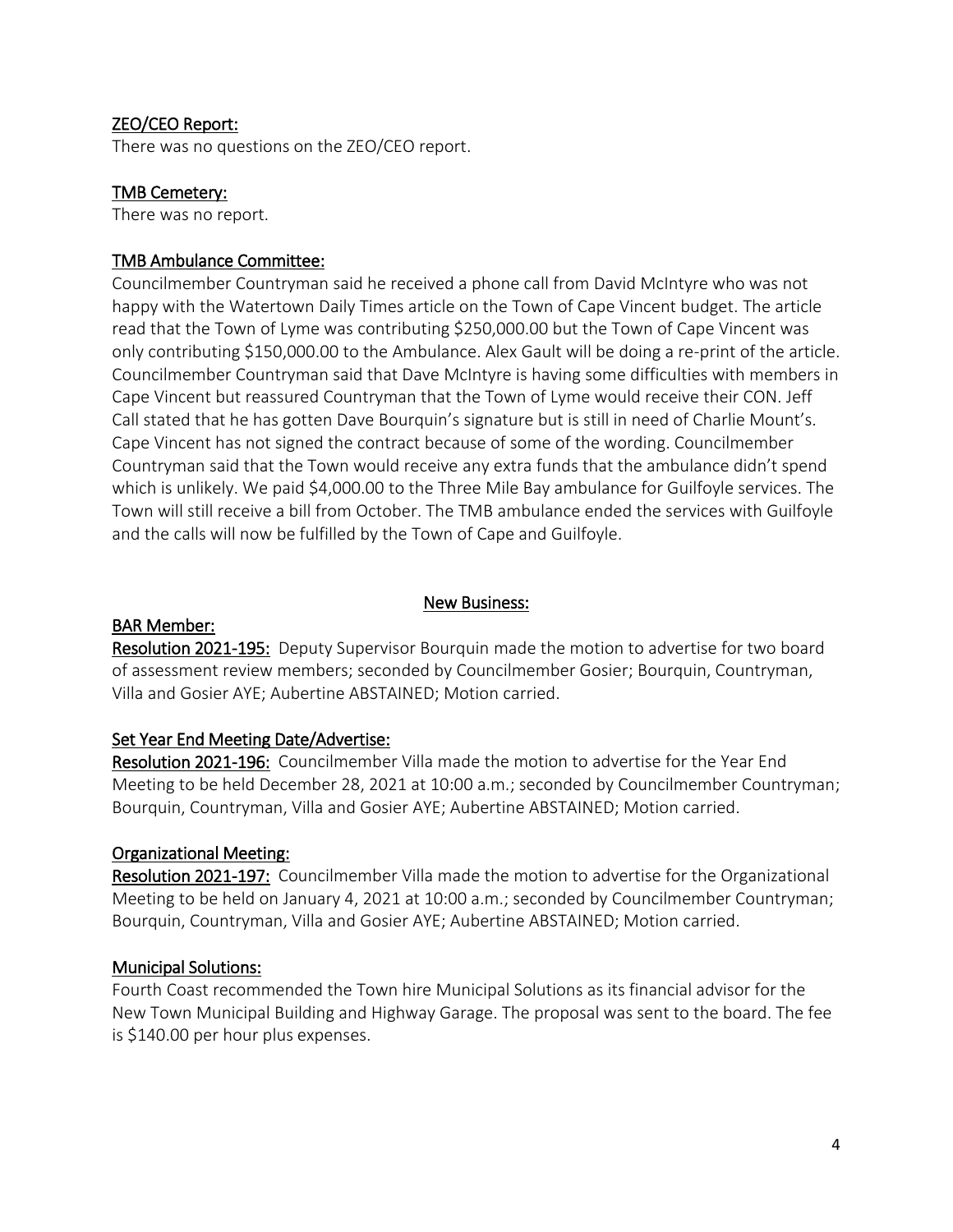Resolution 2021-198: Councilmember Gosier made the motion to hire Municipal Solutions as our financial advisor for the process' of the New Municipal Offices and Highway Garage building; seconded by Councilmember Villa; Bourquin, Countryman, Villa and Gosier AYE; Aubertine ABSTAINED; Motion carried.

#### Municipal Solutions:

Fourth Coast recommended the Town hire Municipal Solutions as its financial advisor for the New Town Municipal Building and Highway Garage.

Resolution 2021-199: Councilmember Villa made the motion to have the Town Attorney draft a moratorium law to review our zoning law regarding solar to protect the citizens of this town; seconded by Councilmember Gosier; Bourquin, Countryman, Villa and Gosier AYE; Aubertine ABSTAINED; Motion carried.

#### Assessor Request:

Marsha Barton sent an email request that stated she would like to pay the new assessor that is elected to train with Angela and herself before the New Year. The rate of pay would be \$15.00 an hour for the month of December.

Resolution 2021-200: Deputy Supervisor Bourquin made the motion to hire Susan Locy as our new assessor and pay her \$15.00 an hour for training in December 2021; seconded by Councilmember Villa; Bourquin, Countryman, Villa and Gosier AYE; Aubertine ABSTAINED; Motion carried.

### Bond Resolutions:

Supervisor Aubertine read the full description for both Bond resolutions. (See attached)

Resolution 2021-201: Councilmember Villa made the motion A RESOLUTION AUTHORIZING THE ISSUANCE OF SERIAL BONDS OR A STATUTORY INSTALLMENT BOND OF THE TOWN OF LYME IN AN AMOUNT NOT TO EXCEED \$3,066,300, THE PROCEEDS OF WHICH ARE TO BE USED FOR SITE PREPARATION AND CONSTRUCTION OF A NEW HIGHWAY GARAGE FOR THE TOWN OF LYME.; seconded by Councilmember Gosier; Aubertine, Bourquin, Countryman, Villa and Gosier AYE; Motion carried.

Resolution 2021-202: Councilmember Villa made the motion A RESOLUTION AUTHORIZING THE ISSUANCE OF SERIAL BONDS OR A STATUTORY INSTALLMENT BOND OF THE TOWN OF LYME IN AN AMOUNT NOT TO EXCEED \$4,716,050, THE PROCEEDS OF WHICH ARE TO BE USED FOR SITE PREPARATION AND CONSTRUCTION OF A NEW MUNICIPAL BUILDING FOR THE TOWN OF LYME.; seconded by Councilmember Gosier; Aubertine, Bourquin, Countryman, Villa and Gosier AYE; Motion carried.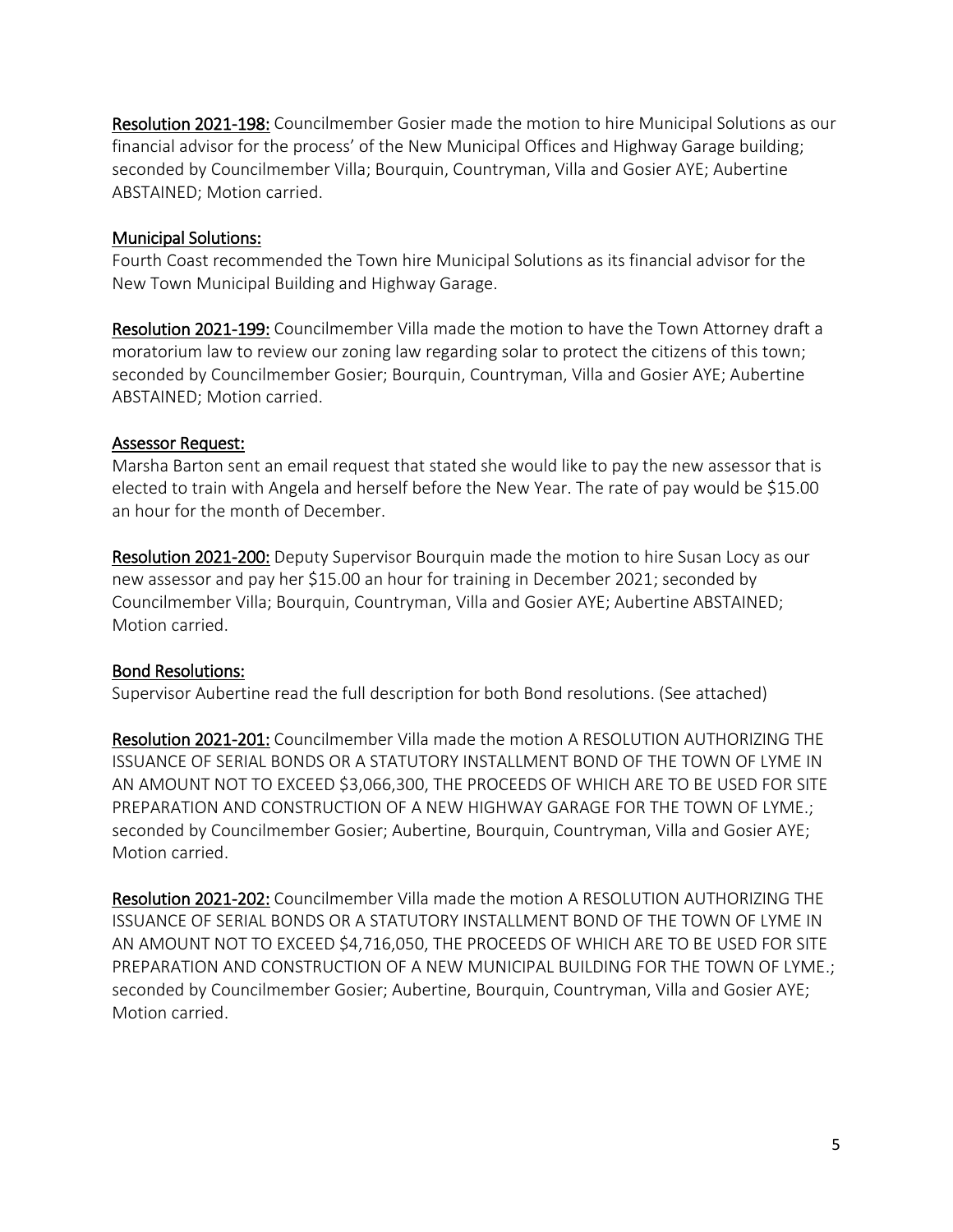### Defibrillator:

Supervisor Aubertine received information on defibrillators and passed on the information to the Town Board. Councilmember Villa stated that he thinks it is very important to have. He believes we should have one at the Municipal Building and the Highway garage.

Resolution 2021-203: Councilmember Villa made the motion to outfit a defibrillator for the Town of Lyme Highway Garage and Municipal Offices for the best price on the State bid; seconded by Councilmember Gosier; Bourquin, Countryman, Villa and Gosier AYE; Aubertine ABSTAINED; Motion carried.

### NYS Snow and Ice Contract:

Supervisor Aubertine read the NYS Snow and Ice Contract.

Resolution 2021-204: Councilmember Villa made the motion to accept the NYSDOT Municipal Snow and Ice agreement adjustment/calculation worksheet for the 2021/22 Snow and Ice Season; seconded by Councilmember Countryman; Bourquin, Countryman, Villa and Gosier AYE; Aubertine ABSTAINED; Motion carried.

#### Old Business:

#### Core and Main Quote:

Supervisor Aubertine stated that they didn't receive much more information regarding the water program upgrade. Core and Main suggested doing the upgrade for one year. Deputy Supervisor Bourquin said that we have had nothing but problems since we bought the new reader. Councilmember Countryman asked what other Towns use for their systems. Deputy Supervisor Bourquin said many other Towns use the same system. Councilmember Villa said it is an ongoing trend to require updates each year. It is a way for the companies to make more money.

Resolution 2021-205: Councilmember Villa made the motion to approve the reader upgrade through Core and Main for the water department; seconded by Councilmember Gosier; Aubertine, Bourquin, Countryman, Villa and Gosier AYE; Motion carried.

### Code Review Proposal:

There was a question at the November Meeting on what the fee would be for additional meetings with Barton and Loguidice on reviewing the zoning law. Barton and Loguidice stated that they would bill us hourly for any additional meetings.

Resolution 2021-206: Councilmember Villa made the motion to hire Barton and Loguidice to review and edit the Town of Lyme Zoning Law; seconded by Councilmember Gosier; Aubertine, Bourquin, Countryman, Villa and Gosier AYE; Motion carried.

### B & C Water Tower Painting:

Supervisor Aubertine had questioned Gregor from Bernier and Carr regarding the cover letter for the Water Tower Painting which read it would cost \$17,000.00 per hour. Gregor made the